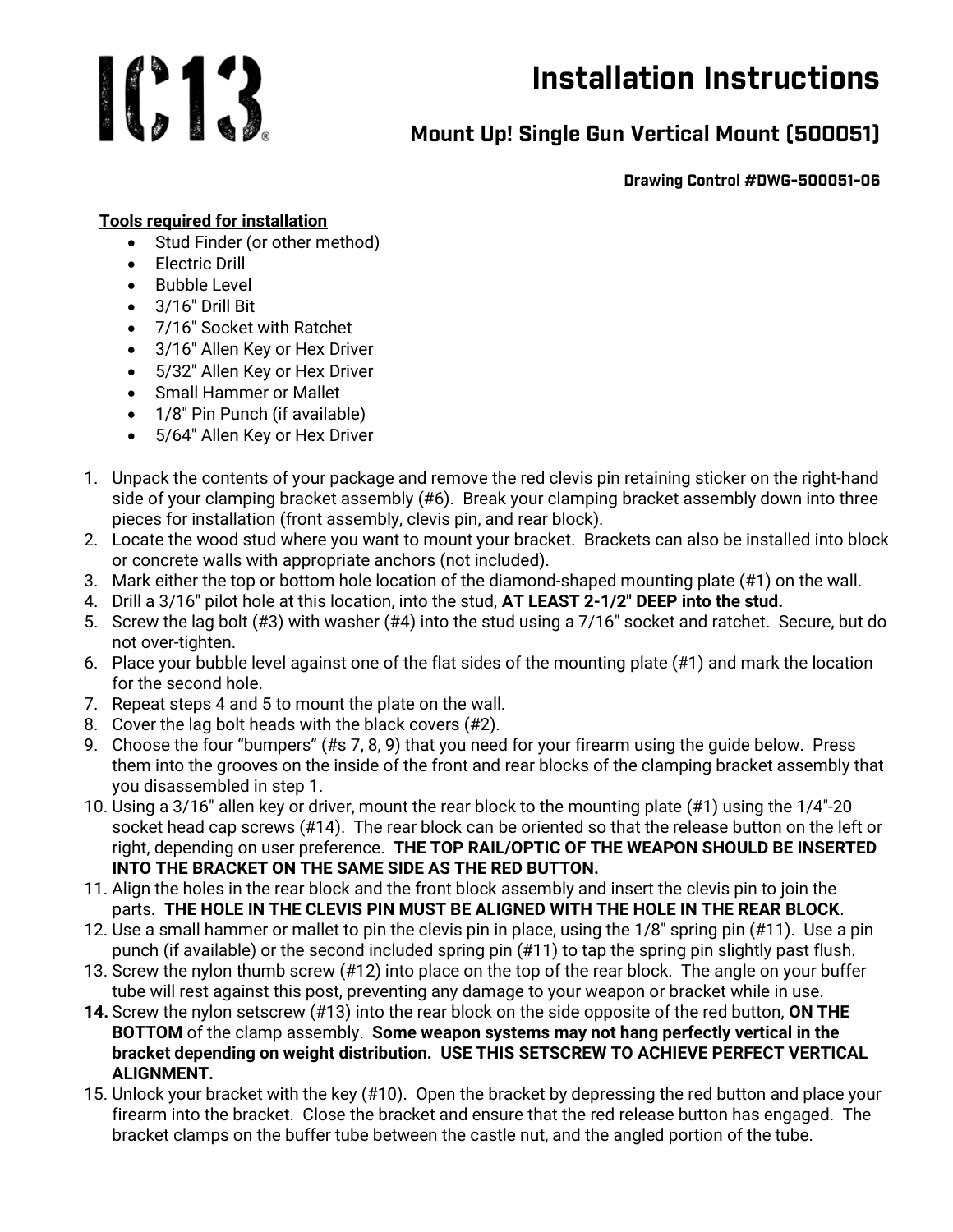16. TO LOCK YOUR BRACKET, REMOVE THE KEY (IF PRESENT), AND PRESS THE PLUNGER INTO THE LOCK. DOUBLE CHECK THAT THE PLUNGER REMAINS IN POSITION, AND CHECK FOR PROPER LOCK BY ATTEMPTING THE DEPRESS THE RED BUTTON.



Bumper Selection Guide

For additional assisitance, contact us at **info@ic13.us** or 888-993-4213.